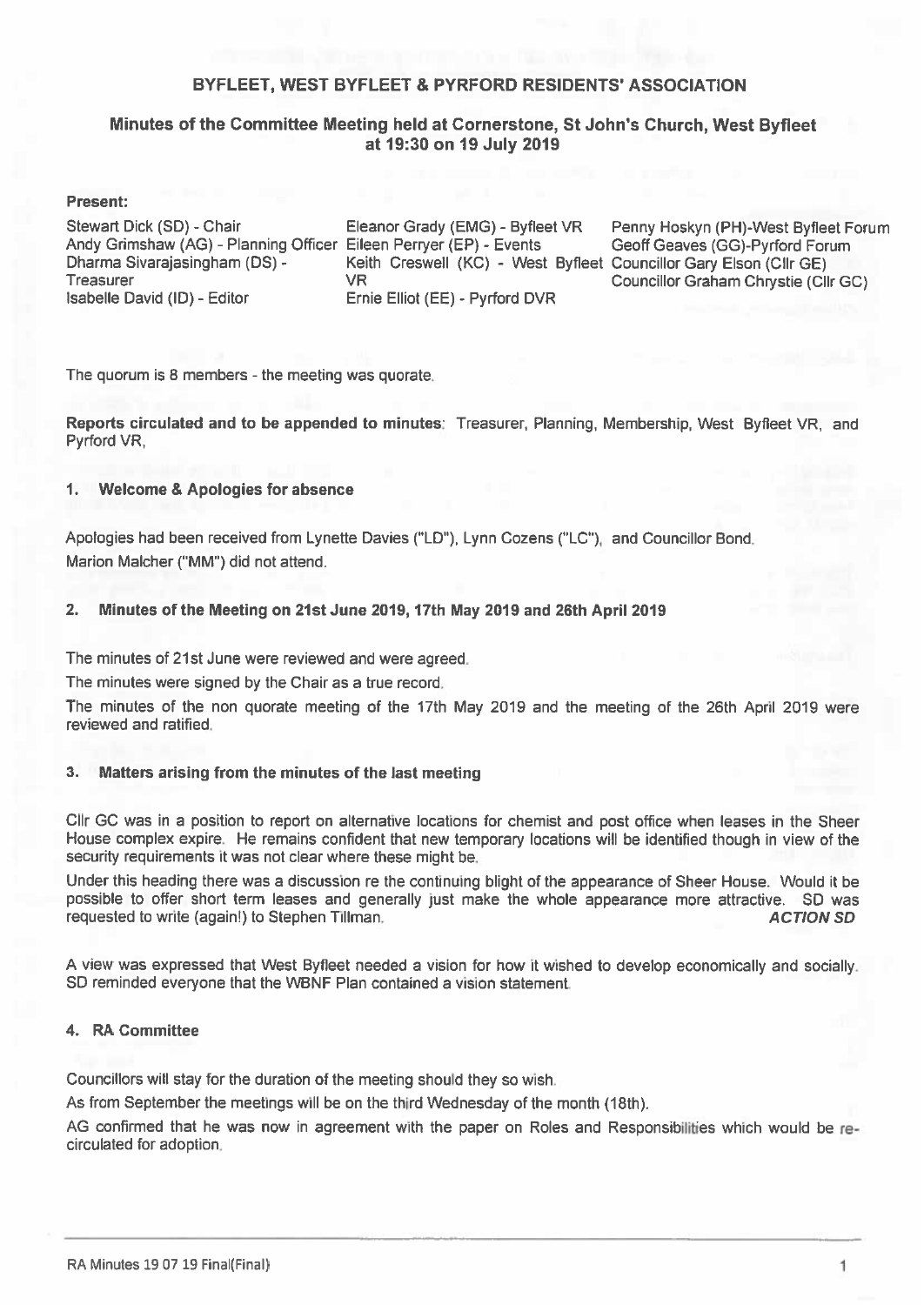### 5. Planning Report

AG had once again circulated a very detailed and comprehensive report.

Updates as per the written report were noted. In Byfleet the applicant has lodged an appeal re the 4 Glebe Gardens refusal

KC raised the telephone mast in the West Byfleet station car park

#### **Other Planning Matters**

SADPD/Green Belt/Regulation 19 - there was a detailed and very lengthy discussion on this matter.

Comments are available on the WBC website. WBC anticipates the submission to the Secretary of State for examination will be made end July (Done).

Nothing has changed (in spite of 2,797 responses). Pyrford fields are excluded; Byfleet sites are safeguarded and West Byfleet is to lose West Hall from Green Belt for 555 homes; 15 travellers pitches and no improvement to infrastructure. Vehicular access will be a roundabout on the Parvis Road and pedestrians can also use a bridle path to Dodds Lane.

There was a discussion regarding WFC new stadium and the additional housing that this will create potentially by 2025, the Victoria Arch development and a lack of understanding as to what was included/excluded and why in the new build housing projections under the SADPD Plan.

The Planning Inspectorate enquiry will likely be October/November and will be evidenced based.

#### $6.$ **Councillors' Report**

Cllr GE updated the Committee on NCIL where there is still a lack of understanding re the process which will not be reviewed until March 2020. Clir GE undertook to liaise with all relevant Councillors as to how they wished to be involved.

Clir GE provided an update on vandalism and WBC initiatives.

Clir GE discussed the West Byfleet recreation Ground playing field where apparently there are complex legal issues. They have now been reclassified as school playing fields.

The proposed traffic changes to the Byfleet Road/Seven Hills Road were discussed. KC to draft a letter.

**ACTION KC/SD** 

 $7.$ Treasurer's Report - report circulated before the meeting.

The Statement of Financial Affairs shows a sound performance with a strong level of subscription collection.

The Committee agreed to move forward with possible incorporation and seeking charitable status.

DS. AG and SD will investigate the structural options and AG will also investigate the implications for the **ACTION DS/AG/SD** membership database.

Acting Membership Secretary's Report - a report and data had been circulated before the meeting.  $\mathbf{8}$ 

Membership is stable and as noted above subscription collection has been strong, particularly in West Byfleet.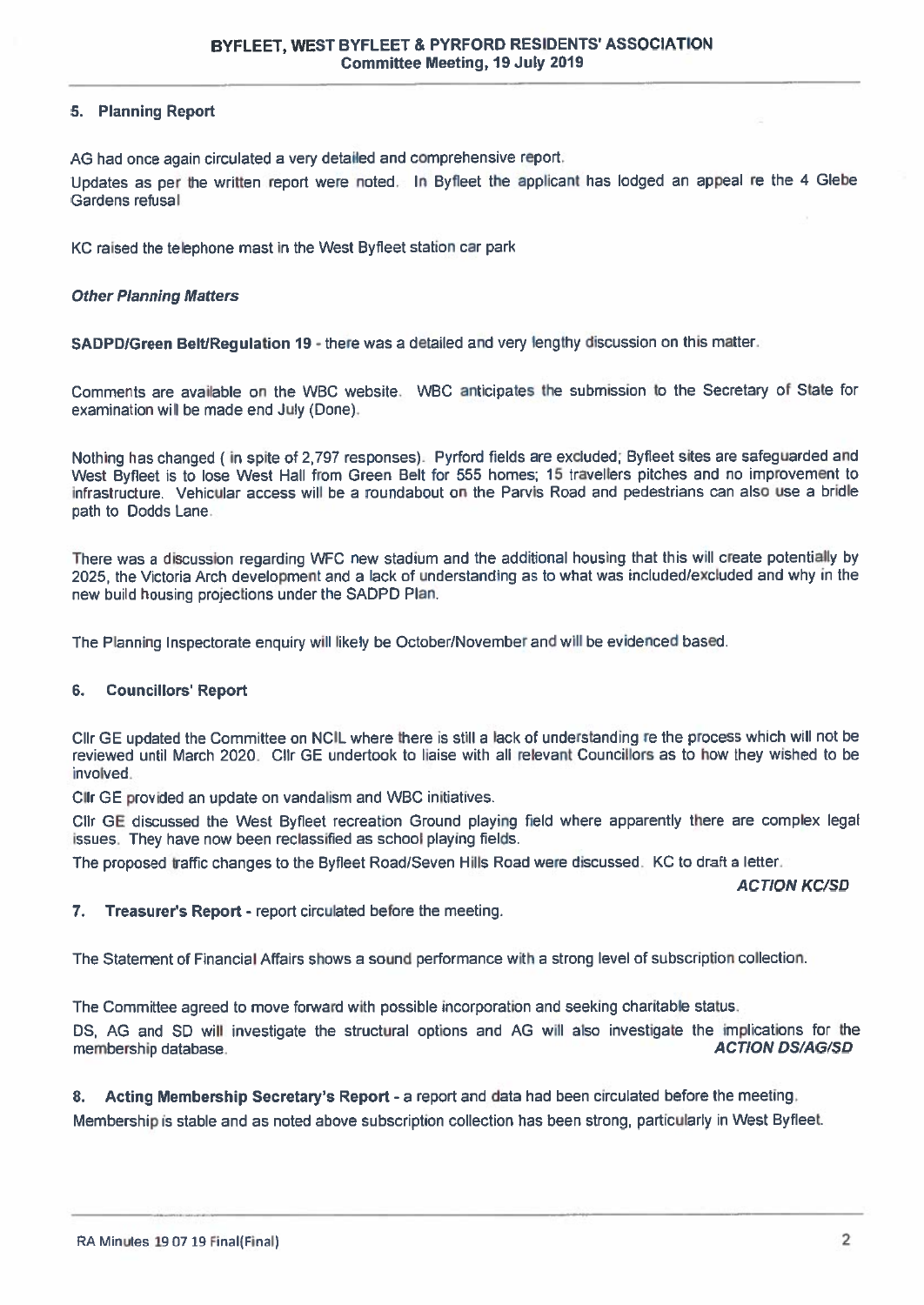#### Website  $\mathbf{Q}$

Members only area of the website was discussed and AG agreed to explore the cost implications. ACTION AG

#### 10. Editorial

Consideration is to be given to photographs of committee members appearing on the website so that they may be more recognisable.

Succession planning was again discussed and we are all to attempt to identify possible successors. ACTION ALL

11. Rights of Way – on this occasion no written report. However SD recorded that MM has been very active on climate change issues; advice on cutting back overgrown footpaths and units 11 and 12 Wintersells Road, Byfleet,

As regards Muddy Lane, the Inspector has ruled that it will be upgraded to a bridleway but there will be a six week period during which an appeal or complaint can be lodged.

12. Events Co-ordinator - EP gave a verbal report.

#### 13. Village Representative Reports

Byfleet - EMG gave a verbal report.

West Byfleet - a detailed report from KC had been circulated prior to the meeting.

Pyrford - AG had submitted a written report. AG updated us re Marshall's Parade. The Pyrford Flower Show had been a great success. Congratulation to all concerned.

#### $14.$ **Forum Reports**

**Byfleet - None** 

West Byfleet - PH gave a verbal report.

Pyrford - GG gave a verbal report updating us on fund raising

#### 15. **AOB**

- PH was congratulated on her dog winning the "senior bitch" rosette at the Pyrford Flower Show.  $\geq$
- Possible future charitable donations were discussed ×.

#### Drop-in dates:

Saturday, 12 October in Pyrford at 14:00 - booked by AG

#### **Other Dates**

Next Committee Meeting WEDNESDAY 18TH SEPTEMBER at the Cornerstone.

**Meeting closed Late** 

4-22 15/9/19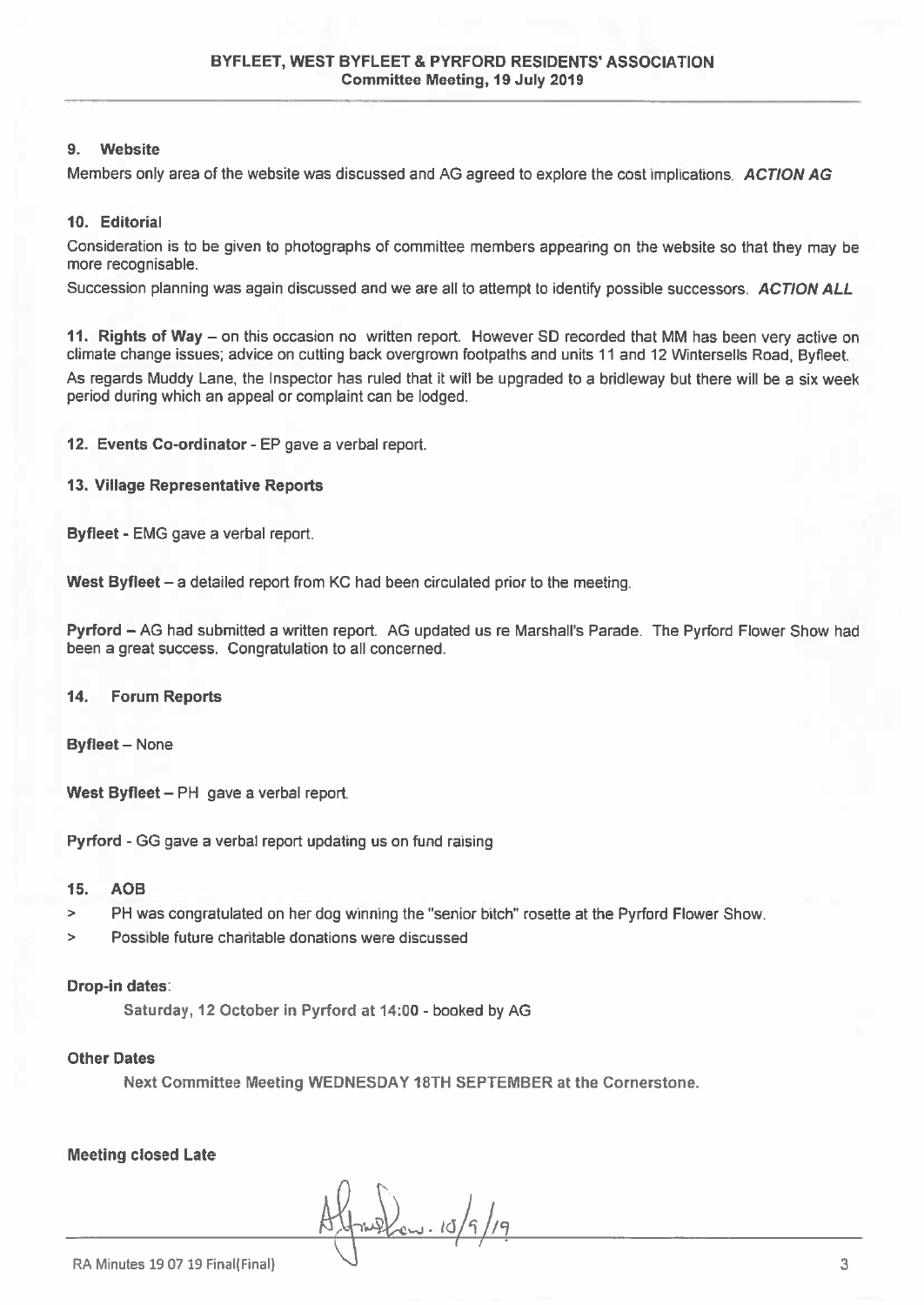# **PLANNING REPORT – JULY MEETING - 19/07/2019 KEY POINTS IN MONTH TO REPORT**

**SA DPD** – Papers are on Full council Agenda 25<sup>th</sup> July 2019; Verbal update at RA meeting.

### **PLANNING APPEALS -**

- Cherry Lodge, Oakcroft Road, West Byfleet.
- 4 Glebe Gardens, Byfleet

## **PLANNING COMMITTEE**

- 2019/0119 Providence Field, Thorley Close, Pyrford Recommend to GRANT
- 2018/1228 Ellingham, Pyrford Road, West Byfleet Recommend to REFUSE and ENFORCEMENT

### **BYFLEET VILLAGE**

- Manor House, Mill Lane Contractor parking Pending consideration
- Manor Farm Mill Lane Vary condition 2 on extension Pending consideration
- Linden Nursery School Byfleet Cricket Pavilion Sports Ground Parvis Road planning use Pending consideration
- 4 Glebe Gardens Applicant lodged APPEAL against refusal
- Cyan House, Canada Rd Mezzanine Floor APPROVED
- Natural Flames 17 Brewery Lane Enforcement action agreed

## **WEST BYFLEET VILLAGE**

- 15 Old Woking Road Collisons fit out Pending consideration
- Lello's 18 Station Approach Outdoor seating Pending consideration
- Globe House Lavender Road Condition 6 discharge REFUSED
- Basingstoke Canal Society, Land East of Sheerwater road Trees No objection
- Magna West Lavender Park Road Reduce area of cladding Pending consideration
- Land Between Invermark And Greenhayes Oakcroft Road West Byfleet Sec 73 Pending consideration
- Esso 77 Old Woking Road Sign & blast wall APPROVED
- 19 Old Woking Road Awning APPROVED
- Broadoaks Concerns about tree felling on verge

### **PYRFORD VILLAGE**

- Marshall Parade Additional unit APPROVED
- International School Portakabin extension to 2022 Pending consideration

### **OUTSIDE 3 VILLAGES**

- Land to Rear of Byfleet Road Withdrawn in April 2019 for further consultation
- Waste Transfer Station Units 11 & 12 Wintersells Road, Byfleet pending consideration
- Brooklands Traffic Survey
- Heathrow new consultation opens 18th June 2019 and end on the 13th of September
- Kingfield Stadium Public consultation on 10,000-seater stadium and cardinal court 1,100 dwellings plus 40 at Egley Road Mayford

**SCC PARKING REVIEW -** Annual process started again 1st July 2019 **TO WATCH -** Byfleet Fire Station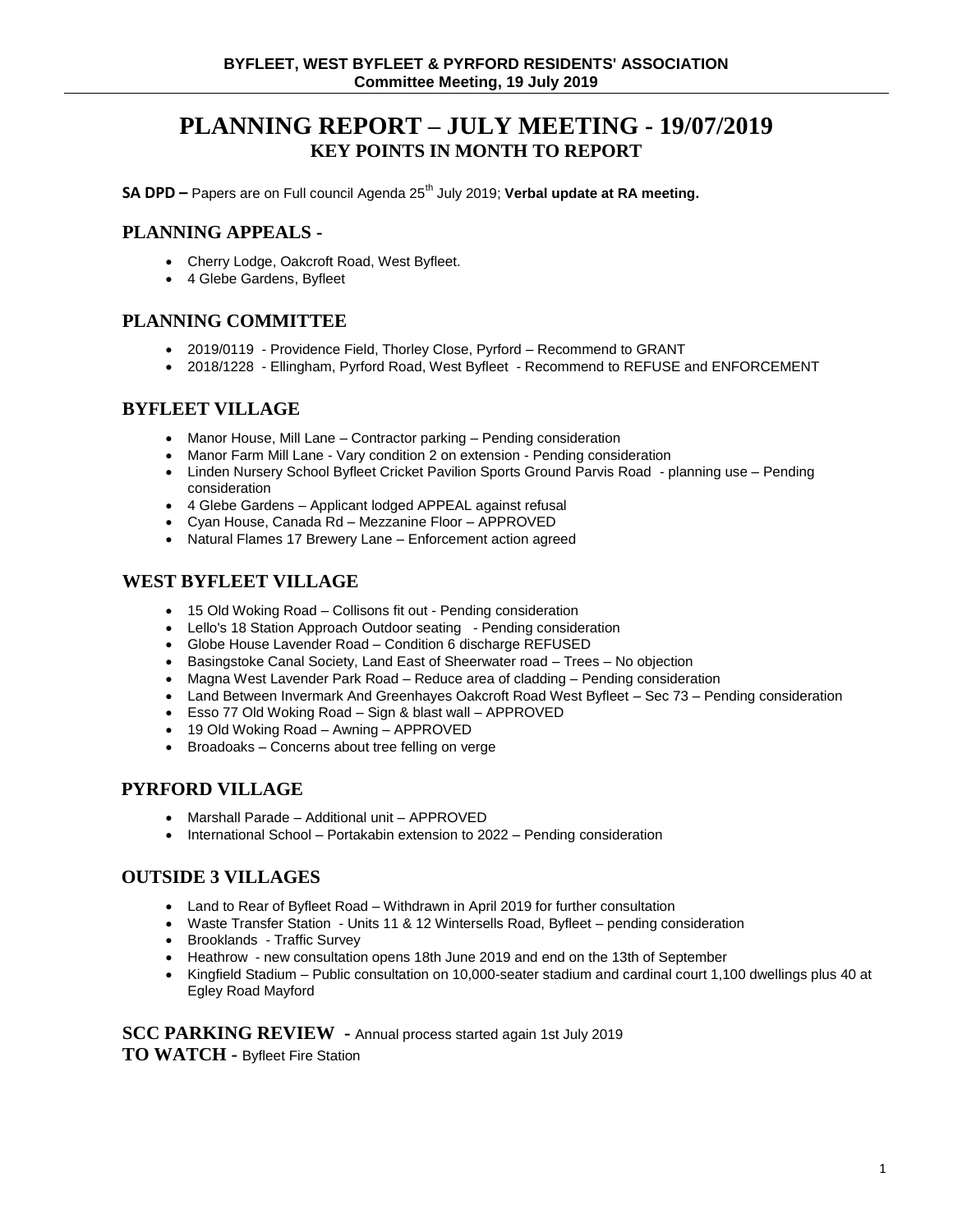# **TREASURER'S REPORT 18 July 2019**

The following Statement of Financial Affairs is for the period from  $1/1/19$  to the  $18<sup>th</sup>$  of July 2019.

The year to date accounts shows a surplus of £3,966 (June £3,514). The increase in July is mainly due to subs received from West Byfleet in July.

We have received Subscriptions of £9,279 YTD this year (previously reported £8,384 in June) and continuing to increase cash reserves. The balances remaining in each Collections Accounts are the subs received but yet to be allocated to the Members Database.

In July we have issued new advertising invoices totalling £630 for the recent issue of the Resident magazine (previous issue £1,170). £600 of the new invoices remain outstanding. It is worth noting that, some of the past invoices raised in Jan for triple issues including the next issue of the Resident. Therefor the billing continuing to remain steady. We still have £230 outstanding from the January invoices (Grouts Gardening £150, West Byfleet Dental £80). I have resent these two invoices and waiting for settlement.

£1,490 Stag's printing invoice and the Cornerstone invoice to be settled by the end of July.

Issues.

- 1 Treasurers of West Byfleet and Pyford forums to repay their unspent surplus grants from previous quarters. Jeff and I agreed to review the accounts later. WB to send a cheque since unable to make electronic transfers.
- 2 Dual authorisation of online payments is yet to be implemented.
- 3 Charitable status and gift aid. No progress made since the last meeting. Formal relationships and remit between AR and the three fora are yet to be determined.
- 4 The RA funds allocated towards Recreation Ground legal challenges are maintained and will remain for the foreseeable future.

Dharma Sivarajasingham 18/07/2019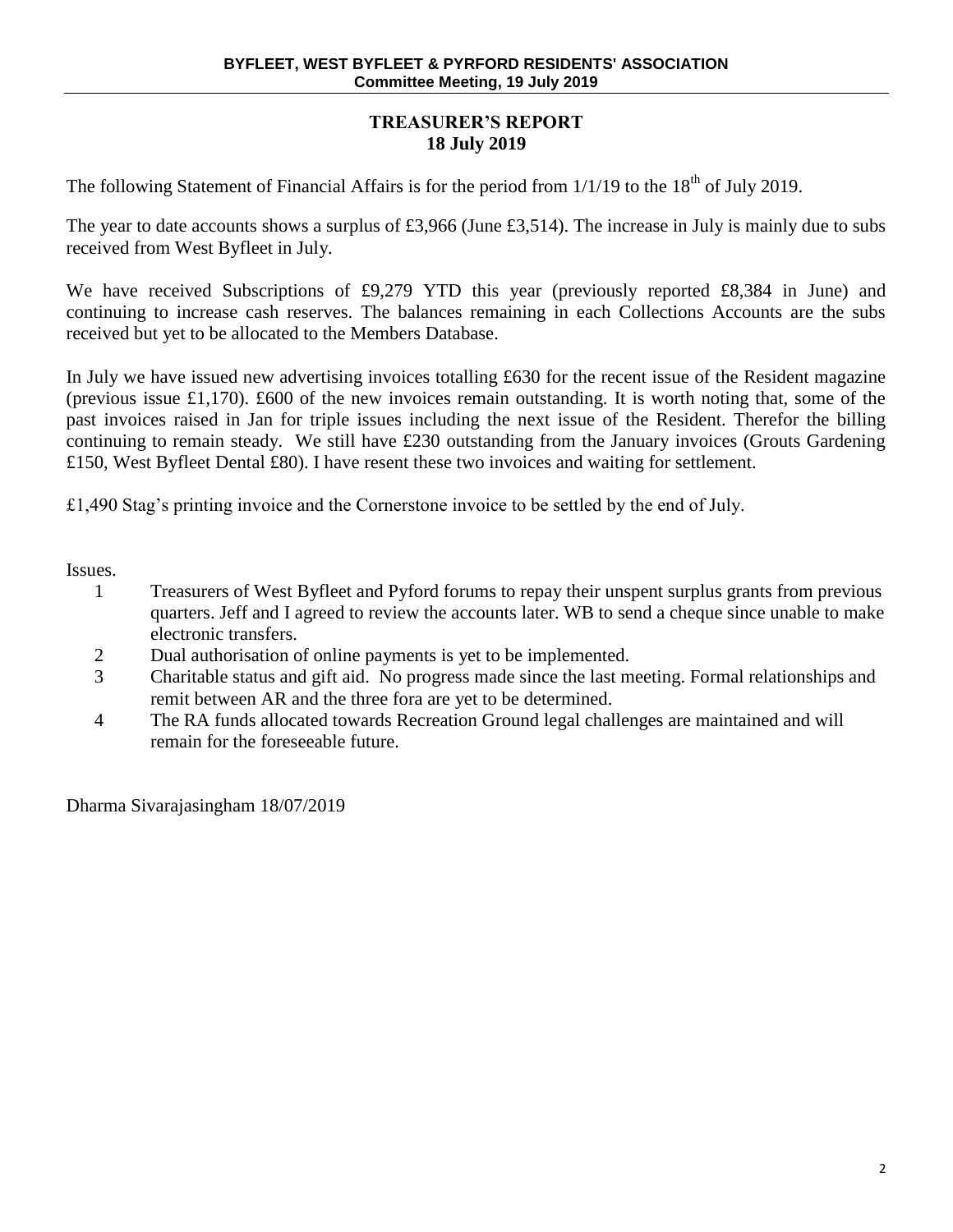# **Byfleet, West Byfleet & Pyrford Residents**

**Association**

| to                  | 18 July 2019                                     |                                     |              |
|---------------------|--------------------------------------------------|-------------------------------------|--------------|
|                     |                                                  | Year to date                        |              |
| <b>INCOME</b>       |                                                  | £                                   | £            |
|                     | <b>Subscriptions and member</b>                  |                                     |              |
|                     | donations:                                       |                                     |              |
|                     | <b>Byfleet</b>                                   | 1,863                               |              |
|                     | West Byfleet                                     | 4,108                               |              |
|                     | Pyrford                                          | 2,989                               |              |
|                     | Subscriptions not<br>allocated                   | 383                                 |              |
|                     | 2019 paid in 2018                                | (125)                               |              |
|                     | 2020 paid in 2019 or to                          |                                     |              |
|                     | be allocated                                     | 61                                  |              |
|                     |                                                  |                                     | 9,279        |
|                     | <b>Advertising</b>                               |                                     | 970          |
|                     | <b>Bank Interest</b>                             |                                     | 30           |
|                     | <b>Donations</b>                                 |                                     | 0            |
|                     | Other                                            |                                     | 0            |
|                     | <b>Total Income</b>                              |                                     | 10,278       |
|                     |                                                  |                                     |              |
| <b>EXPENDITURE</b>  |                                                  |                                     |              |
|                     | The Resident                                     |                                     | 1,398<br>166 |
|                     | <b>Committee Expenses</b><br>Street Rep Drop Ins |                                     | 438          |
|                     | Room Hire not Comm.                              |                                     | 0            |
|                     | <b>AGM</b>                                       |                                     | 78           |
|                     | Fetes                                            |                                     | 153          |
|                     | Display/Equipment                                |                                     | 0            |
|                     | Donations:                                       |                                     | 0            |
|                     | <b>Community Support</b>                         |                                     | 199          |
|                     | Insurance                                        |                                     | 310          |
|                     | Postage, Stationery & Printing                   |                                     | 68           |
|                     | Sundries/Losses                                  |                                     | 0            |
|                     | Database/Web Expenses                            |                                     | 384          |
|                     | Mileage/Parking                                  |                                     | 0            |
|                     | Forums - Pyrford<br>- Byfleet                    | 1,808<br>0                          |              |
|                     | - West Byfleet                                   | 1,312                               |              |
|                     |                                                  |                                     | 3,119        |
|                     | <b>Total Expenditure</b>                         |                                     | 6,313        |
|                     | Surplus/(Deficit)                                |                                     | £3,966       |
|                     |                                                  |                                     |              |
| Opening Cash        |                                                  |                                     | 23,021       |
|                     | Surplus/(Deficit)                                |                                     | 3,966        |
| <b>Closing Cash</b> |                                                  |                                     | £26,987      |
|                     | Analysis of Cash                                 | <b>Current Account</b>              | 1,497        |
|                     |                                                  | Un allocated Collections Accounts + |              |
|                     |                                                  | 2020 subs not allocated             | 444          |
|                     |                                                  | Deposit                             | 10,003       |
|                     |                                                  | 32Day deposit                       | 15,042       |
|                     |                                                  |                                     | £26,987      |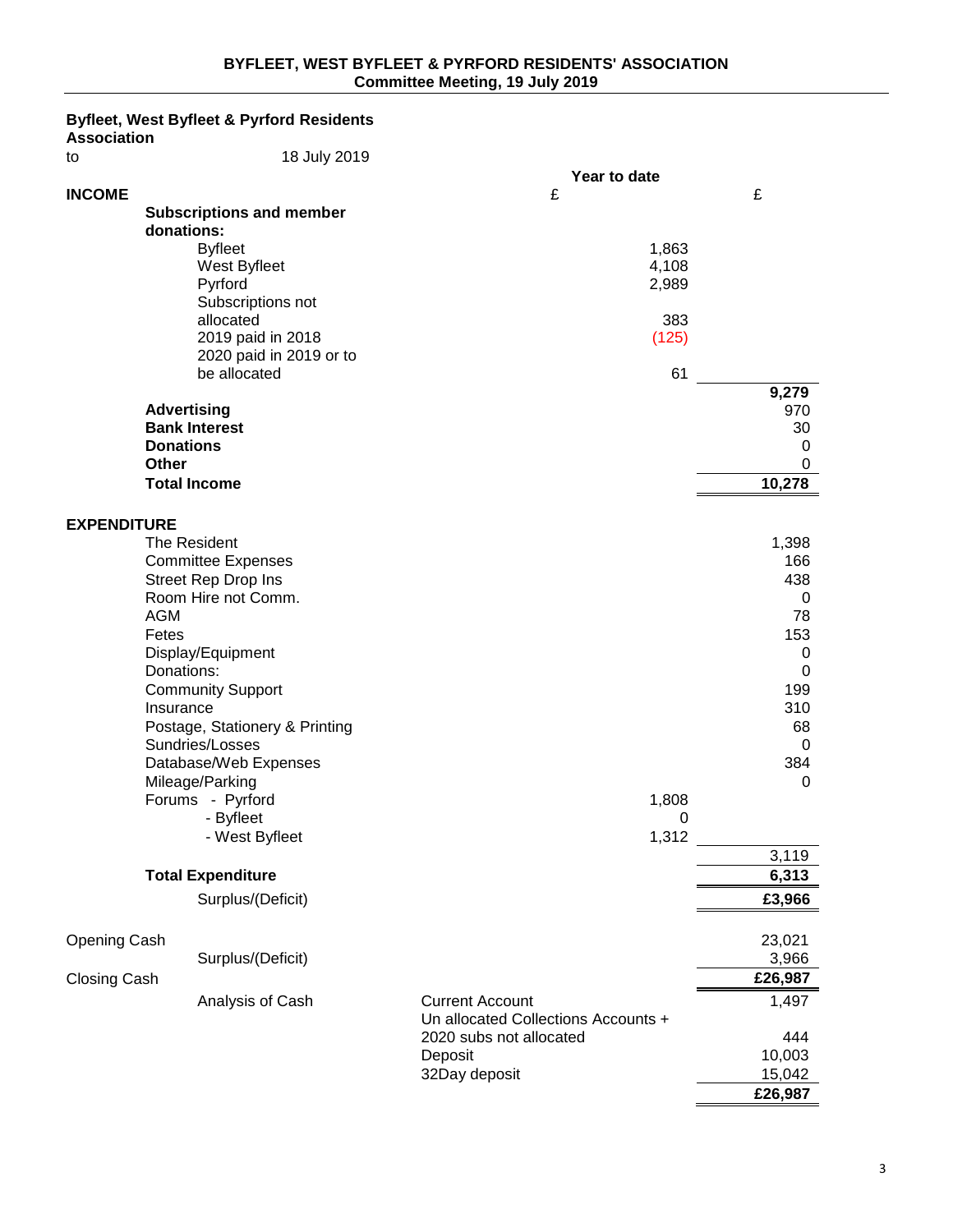# **MEMBERSHIP REPORT MAY (19 July 2019)**

**(As at 16 July 2019)**

### **KEY POINTS**

### **2019 collection is still very much ahead of 2018.**

Only West Byfleet village data has changed significantly since last month. There are memberships worth £308 still to be entered into the database.

The membership as at 16 July 2019 stands at 2,426 an increase of 7 in the month and 346 since  $1<sup>st</sup>$  January 2019, but 374 below this time last year.

So far during 2019 £9,062 of subscriptions have been collected (86% of the whole of 2018) and 1,420 memberships renewed (80% of the whole of 2018). West Byfleet has already achieved 127% plus of the 2018 full year numbers on both memberships and subscription amounts.

203 electronic payments have been received year to date.

#### **MEMBERSHIP DETAIL 2019 YEAR**

The reports run on 16 July 2019 show that the membership stands at 2,426 an increase of 7 in the month and 346 since  $1<sup>st</sup>$  January 2019, but 374 below this time last year.

| <b>Village</b> | <b>Dec-18</b> | <b>Jan-19</b> | <b>Feb-19</b> | $Mar-19$ | <b>Apr-19</b> | $May-19$ | <b>Jun-19</b> | <b>Jul-19</b> | Month Change             |
|----------------|---------------|---------------|---------------|----------|---------------|----------|---------------|---------------|--------------------------|
| <b>Byfleet</b> | 751           | 549           | 551           | 554      | 554           | 560      | 574           | 574           | $\overline{\phantom{a}}$ |
| West Byfleet   | 896           | 592           | 626           | 720      | 732           | 755      | 758           | 761           | 3                        |
| Pyrford        | 1,192         | 1,046         | 1,057         | 1,064    | 1,073         | 1,073    | 1,079         | 1,082         | 3                        |
| Other          | 11            | 8             | 9             | 10       | 10            | 10       | 8             | 9             | $\mathbf{1}$             |
|                | 2,850         | 2,195         | 2,243         | 2,348    | 2,369         | 2,398    | 2,419         | 2,426         | 7                        |
| Movement       |               | (655)         | 48            | 105      | 21            | 29       | 21            | 7             |                          |

The numbers by village are shown below:-

The majority of the growth of members in 2019 is from West Byfleet village.

The amounts recorded as collected by village are:-

| <b>Village</b> | <b>Dec-18</b> | Jan-<br>19               | <b>Feb-19</b> | $Mar-19$ | Apr-19 | $May-19$ | <b>Jun-19</b> | <b>Jul-19</b> | <b>Month</b><br>Change | <b>Jul-18</b> |
|----------------|---------------|--------------------------|---------------|----------|--------|----------|---------------|---------------|------------------------|---------------|
| <b>Byfleet</b> | 2,526         | $\overline{\phantom{0}}$ | 15            | 932      | 1,615  | 1,803    | 1,965         | 1,965         |                        | 1,896         |
| West Byfleet   | 2,961         |                          | 73            | 2,134    | 2,822  | 3,053    | 3,448         | 4,113         | 665                    | 2,033         |
| Pyrford        | 5,045         |                          | 165           | 1,329    | 2,389  | 2,739    | 2,984         | 2,984         |                        | 3,480         |
|                | 10,532        | $\overline{\phantom{0}}$ | 253           | 4,395    | 6,826  | 7,595    | 8,397         | 9,062         | 665                    | 7,408         |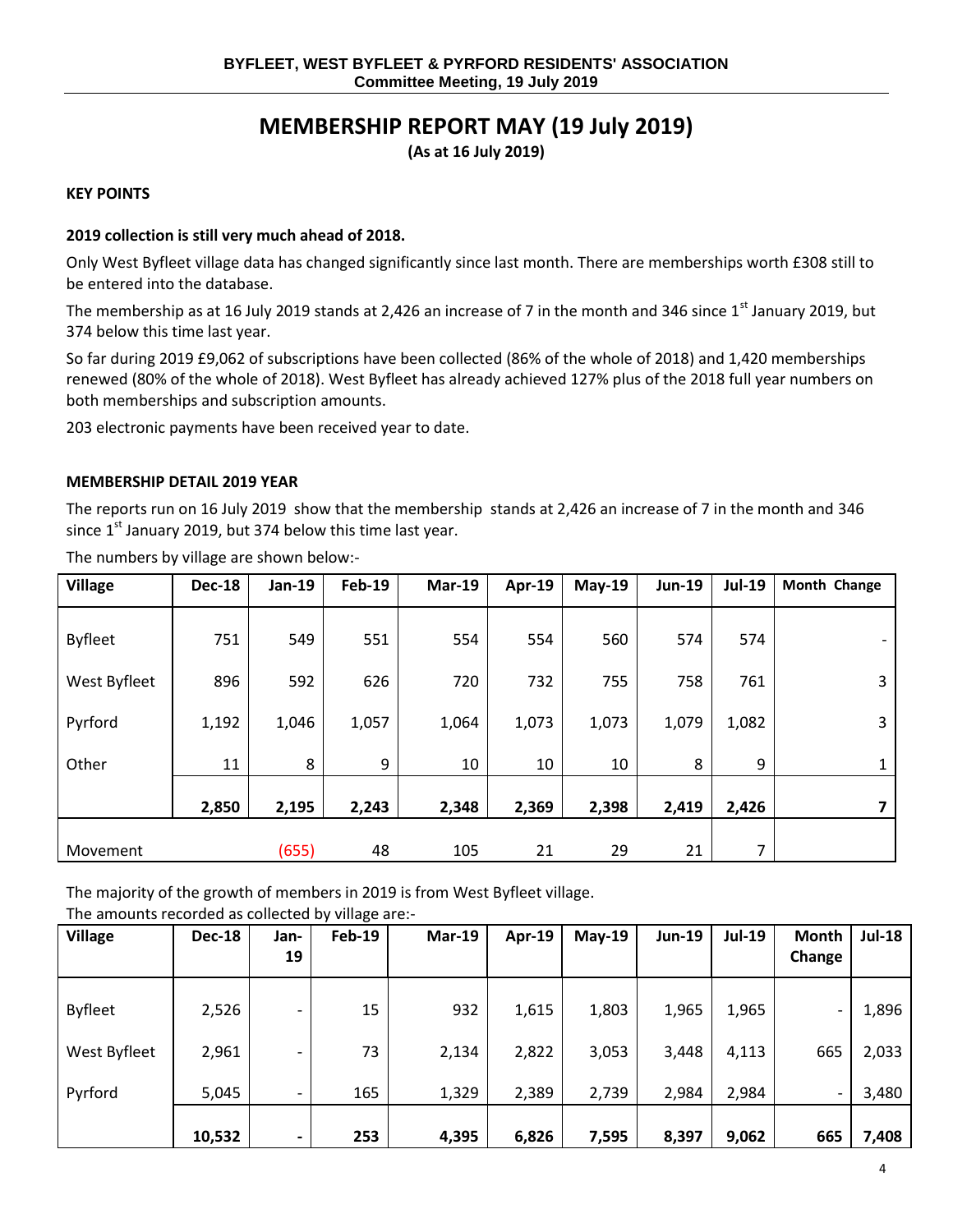

This clearly shows the total amounts collected are significantly earlier than the previous two years. Well done to everyone, in particular West Byfleet!

| The year to date amounts collected by village are shown below:- |                 |                 |                                            |  |  |  |  |  |
|-----------------------------------------------------------------|-----------------|-----------------|--------------------------------------------|--|--|--|--|--|
| Avillage                                                        | <b>VTD 2019</b> | <b>VTD 2018</b> | $\overline{F}$ ull 2018 $\overline{F}$ VTD |  |  |  |  |  |

| <b>Village</b> | <b>YTD 2019</b> | <b>YTD 2018</b> | <b>Full 2018</b> | <b>YTD % 2018</b> |
|----------------|-----------------|-----------------|------------------|-------------------|
| <b>Byfleet</b> | 1,965           | 1,896           | 2,526            | 78%               |
| West Byfleet   | 4,113           | 2,033           | 2,961            | 139%              |
| Pyrford        | 2,984           | 3,480           | 5,045            | 59%               |
|                | 9,062           | 7,408           | 10,531           | 86%               |
|                |                 |                 |                  |                   |

The year to date memberships signed up village are shown below:-

| <b>Number of memberships</b> |                 |                 |                  |                   |
|------------------------------|-----------------|-----------------|------------------|-------------------|
| collected                    | <b>YTD 2019</b> | <b>YTD 2018</b> | <b>Full 2018</b> | <b>YTD % 2018</b> |
| <b>Byfleet</b>               | 310             | 330             | 435              | 71%               |
| West Byfleet                 | 611             | 350             | 482              | 127%              |
| Pyrford                      | 499             | 623             | 865              | 58%               |
|                              | 1,420           | 1,303           | 1,782            | 80%               |

There are memberships worth £308 still to be entered into the database as follows:-

| <b>Village</b> | <b>Jul-19</b> |
|----------------|---------------|
| <b>Byfleet</b> | 122           |
| West Byfleet   | 45            |
| Pyrford        | 141           |
|                | 308           |
|                |               |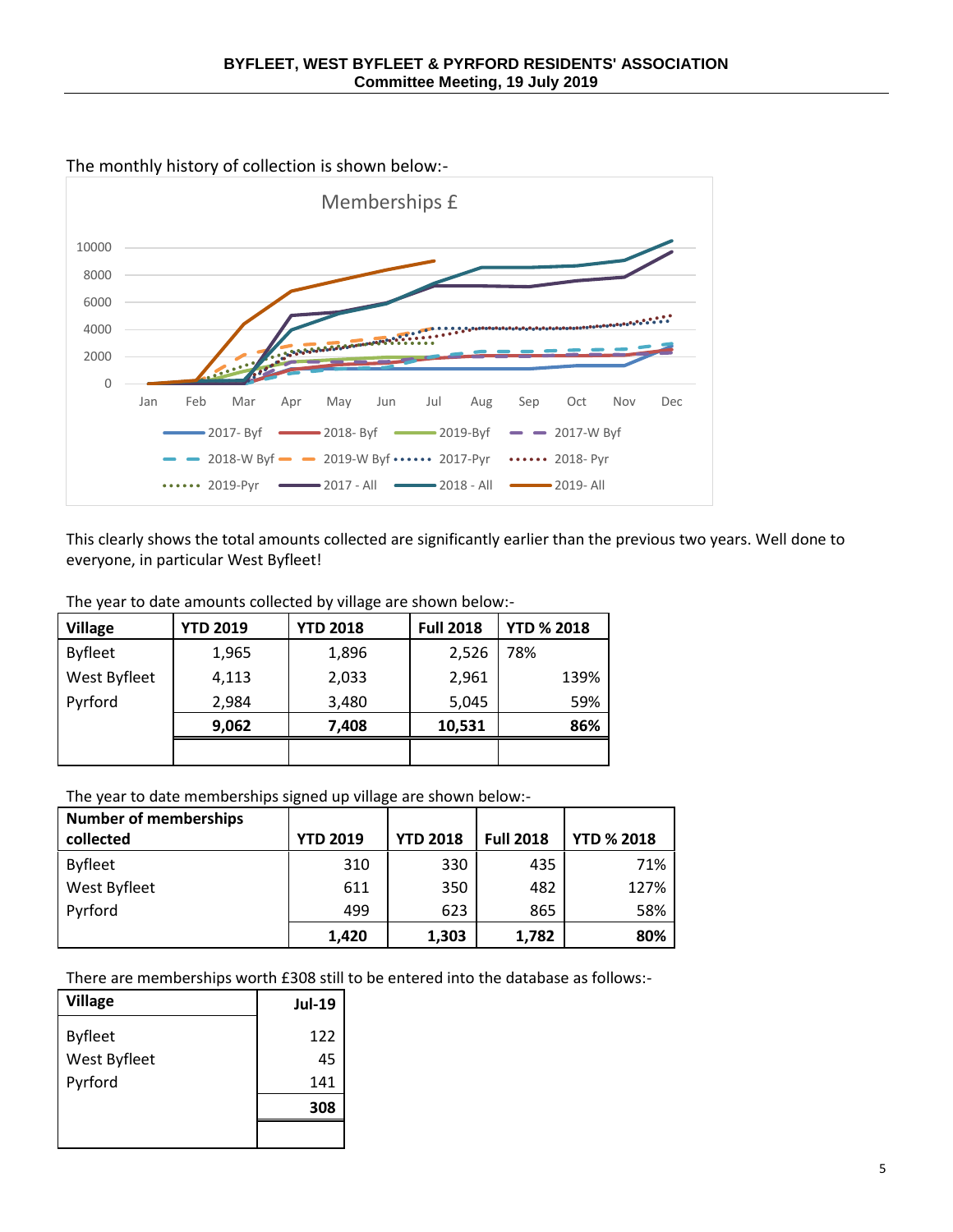West Byfleet Village has already collected 127% of memberships compared to the 2018 full year! The monthly history of membership renewal is shown below:-



# The email, phone call & postcode data collected is shown below:-

|            | <b>Dec-18</b> | Jan-19 | $Feb-19$ | $Mar-19$ | Apr-19 | $May-19$ | $Jun-19$ | <b>Jul-19</b> | <b>Month Change</b> |
|------------|---------------|--------|----------|----------|--------|----------|----------|---------------|---------------------|
| Emails     | 993           | 934    | 959      | 997      | 1,030  | 1,059    | 1,077    | 1,096         | 19                  |
| Telephone  | 855           | 823    | 841      | 880      | 913    | 949      | 961      | 977           | 16                  |
| Post codes | 1,211         | 1,152  | 1,175    | 1,236    | 1,268  | 1,283    | 1,284    | 1,297         | 13                  |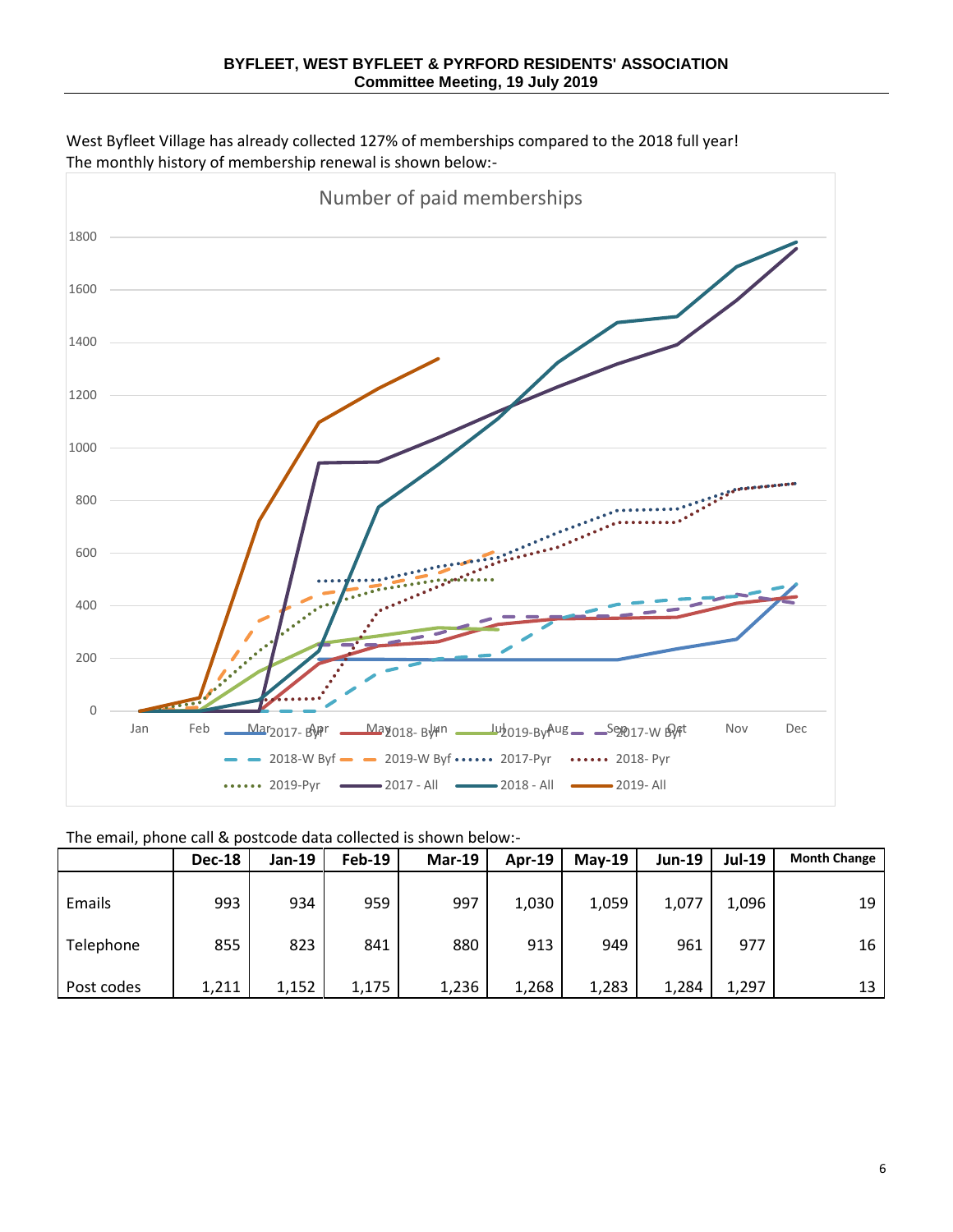### **BYFLEET, WEST BYFLEET & PYRFORD RESIDENTS' ASSOCIATION Committee Meeting, 19 July 2019**

| <b>FPI Payments</b><br>Cum | <b>Dec-18</b>            | Jan-19 | <b>Feb-19</b> | <b>Mar-19</b> | Apr-19 | <b>May-19</b> | <b>Jun-19</b> | <b>Jul-19</b> | <b>Month</b><br>Change |
|----------------------------|--------------------------|--------|---------------|---------------|--------|---------------|---------------|---------------|------------------------|
| <b>Byfleet</b>             | $\overline{\phantom{a}}$ |        | 25            | 34            | 38     | 39            | 39            | 42            | 3                      |
| West Byfleet               |                          |        | 36            | 49            | 53     | 56            | 57            | 58            |                        |
| Pyrford Coll               |                          |        | 48            | 71            | 72     | 76            | 78            | 85            |                        |
| Pyrford Main               | $\overline{\phantom{a}}$ | 5      | 9             | 13            | 22     | 22            | 22            | 18            | (4)                    |
|                            | $\overline{\phantom{a}}$ | 5      | 118           | 167           | 185    | 193           | 196           | 203           |                        |

The analysis of the direct payments by village is:-

# **MEMBERSHIP DATABASE EMAIL COMMUNICATIONS**

No emails sent out since last report.

In 2018 24 emails were sent out.

In 2019 9 emails have been sent out; for the first time in May one email was just to one village - West Byfleet.

The statistics so far are:-

|                    | 2018   | 2019  | <b>Totals</b> |
|--------------------|--------|-------|---------------|
|                    |        |       |               |
| No emails sent     | 24     | 9     | 33            |
| Average per month  | 2.0    | 1.5   | 1.8           |
| No recipients sent | 21,911 | 9,007 | 30,918        |
| <b>Bounced</b>     | 1,028  | 327   | 1,355         |
|                    | 4.7%   | 3.6%  | 4.4%          |
|                    |        |       |               |
| Delivered          | 20,883 | 8,680 | 29,563        |
|                    | 95.3%  | 96.4% | 95.6%         |
|                    |        |       |               |
| Opened             | 13,295 | 6,270 | 19,565        |
|                    | 63.7%  | 72.2% | 66.2%         |
|                    |        |       |               |
| Clicked            | 1,911  | 697   | 2,608         |
|                    | 9.2%   | 8.0%  | 8.8%          |
|                    |        |       |               |
| Unsubscribed       | 33     | 8     | 41            |
|                    | 0.2%   | 0.1%  | 0.1%          |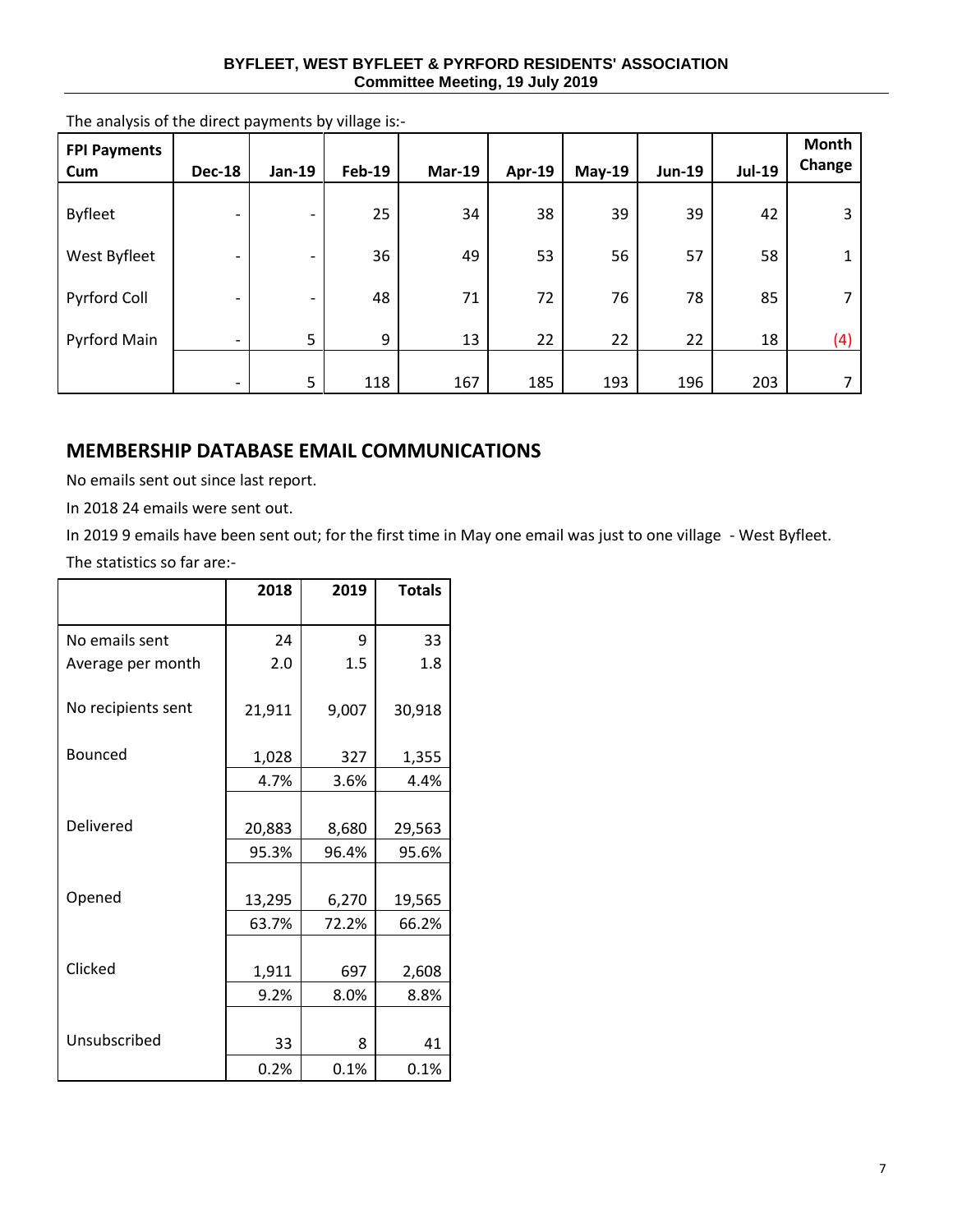# **PYRFORD VR REPORT - 19 July 2019**

# **Pyrford Street Reps**

There are five Street Rep vacancies to fill, covering around 100 members.

There are 6 rounds for which no monies have been received. Some Street Reps in Pyrford collect over the Summer so this not unusual and one is paid by the local Residents Association in the Autumn.

# **Marshalls Parade**

Even though the garage block behind the parade was demolished in late December 2017 and work started in late March 2018 to prepare for foundations, progress is very slow. Work is forever starting and then stopping and seems to have stopped.

The indications are the construction should be finished by Mid-summer 2019 but this looking tight. The VR is monitoring.

A new planning application has been received requesting the division of the single retail unit into two units which has been permitted. Hopefully building work will restart soon.

Replacement bollards were installed on 13 July as the previous ones had been knocked over. These bollards are more substantial containing metal centres. Drivers beware!

# **Significant Planning Applications**

Marshall parade additional retail unit APPROVED

A TPO application at Holmes Mead (previously Oakfield School) to crop existing trees has been approved.

# **Twisted Stone (Traditions) Golf**

The diversionary permitted footpath around the edge has been closed and walkers pointed to the designated SCC footpath across the fairway. The reason seems to be misuse of the golf course bins.

The storage of equipment on the car park is still causing concern.

# **Village Events**

Pyrford Flower Show 13th July 2019 – 6 memberships collected for Pyrford; a couple for West Byfleet

**Andy Grimshaw VR Pyrford**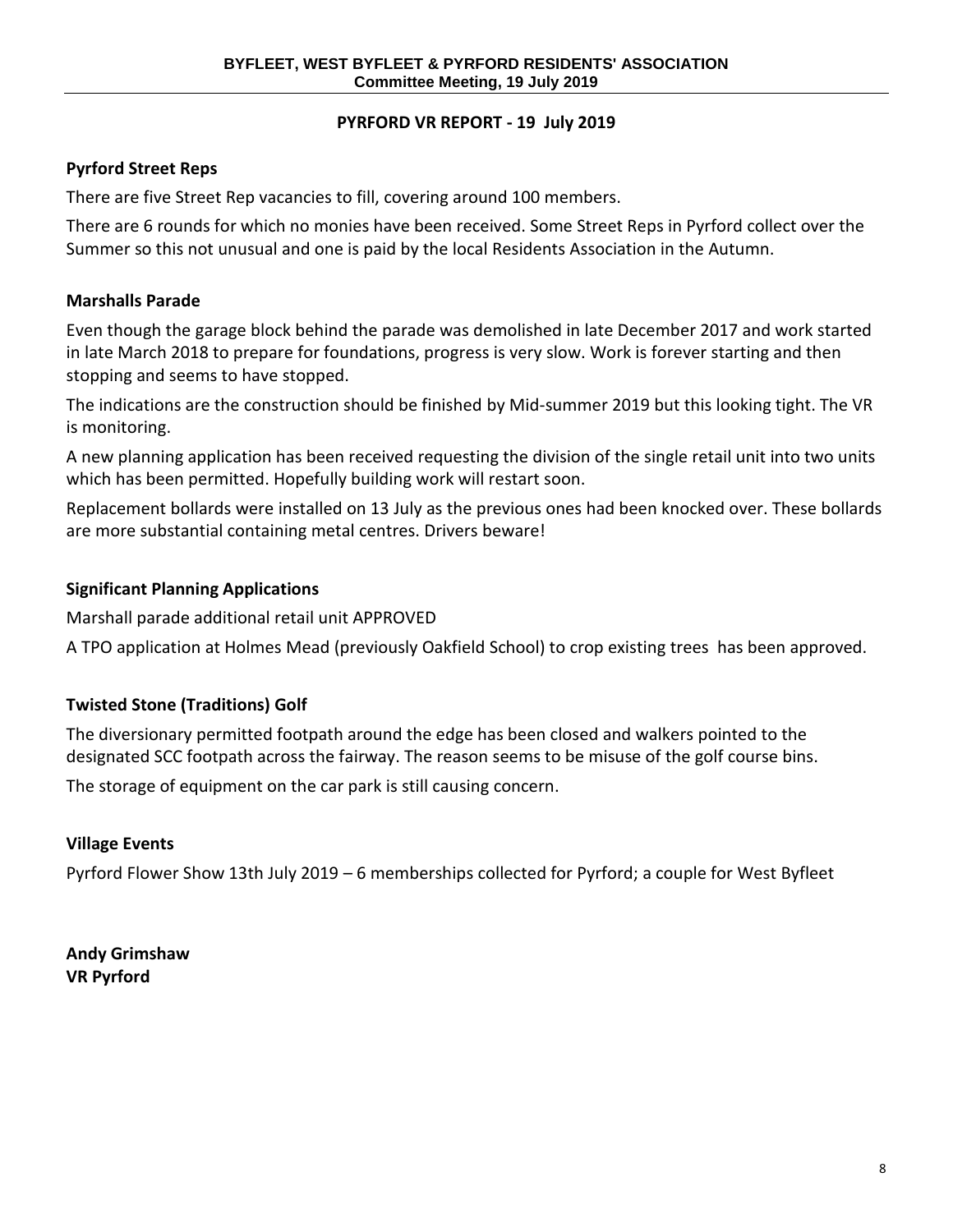# **Village Representative Report West Byfleet July 2019**

# **Admin**

A quieter month as we have been on holiday for some of the month.

The distribution and collection of subs has worked well. All areas, except one, have been distributed and the vast amount of street reps have sent in their returns. With direct payments, we have banked over £650 this month and have more still to bank. We have a new volunteer street rep for Camphill Road, many thanks to Wendy Grimshaw for effecting the intro. We have bulk dropped Claremont Road and Rivey Close seeking additional volunteer street reps, without success so far. Distribution of the west end of Dartnell Avenue is delayed due to street rep holiday. All other areas have been covered.

# **Local issues**

- 1 Work with WBNF continues to be excellent and much of the following reflects work with them as a member of the WBNF Committee. The WBNF Summer Party was much appreciated and enjoyed.
- 2 There is considerable concern about the implementation of the proposed walking and cycling improvements along the Parvis Road and the strategic integration with safe cycling routes from Cobham to Brooklands and Byfleet to Old Woking as envisaged by Woking BC, Elmbridge BC and Highways England. The concern arises as the SCC officer responsible for traffic in this area denied any knowledge of such a proposal at the Joint Committee meeting, much to the surprise of local Councillors. We hope this is due to lack of his knowledge rather than a lack of county commitment to this long standing scheme. Our SCC councillor, Amanda Boote, will report further.
- 3 We are advised that the Woking Walking and Cycling Local Implementation Plan that is being developed for release later this year will be extended for the whole of Woking, and we hope it will address the impediments to walking and cycling along Parvis Road, Old Woking Road and Sheerwater Road. We need our councillors to ensure this is not used as an excuse to delay implementation of the Parvis Road shared use path and toucan crossing.
- 4 The Parvis Road toucan crossing plans have been published at the joint committee, although broadly acceptable the placing will reduce use by people accessing from Highfield and some redesign of access to the Rec will be necessary, a slight adjustment to positioning has been suggested. Related thereto is the extension of the centre 30mph limit, we have requested that this be considered for the whole of Parvis Road to improve safety of access from Dartnell Park \*2, Blackwood, Pinehurst, the Parvis cul de sac and West Hall.
- 5 The former West Byfleet Live is to be renamed West Byfleet Community Festival. The last committee meeting was held on 19/6, which unfortunately I could not attend. They have appointed a Secretary, a Fundraising coordinator and a Treasurer, so good progress. They also decided to hold the festival in the last weekend of July before or as schools break up so we will see Pyrford Flower Show, Byfleet Village Day and WB Community Festival happening in successive weekends. The next committee meeting is  $7<sup>th</sup>$  August and I have requested that they adopt a constitution and agree the opening of bank accounts and obtaining insurance cover.
- 6 Concerning improved and increased use of the Rec, a number of initiatives are underway. The official opening of the playground took place by the new mayor with Rebecca Bradshawe and Emma Slaymaker and was well attended by the local community. WBC appear very reluctant to license the use of the funfair over the Ride London weekend no reason has been given for this except for an intimation that the accident in Woking Park with the bouncy castle leads to some reluctance. I have asked one of our local councillors to follow up.

Other areas of concern with nothing to report this month.

- 7 Highways England Walking and Cycling strategy for areas impacted by the M25 J10 proposals.
- 8 The traffic pollution monitoring from the Parvis Road